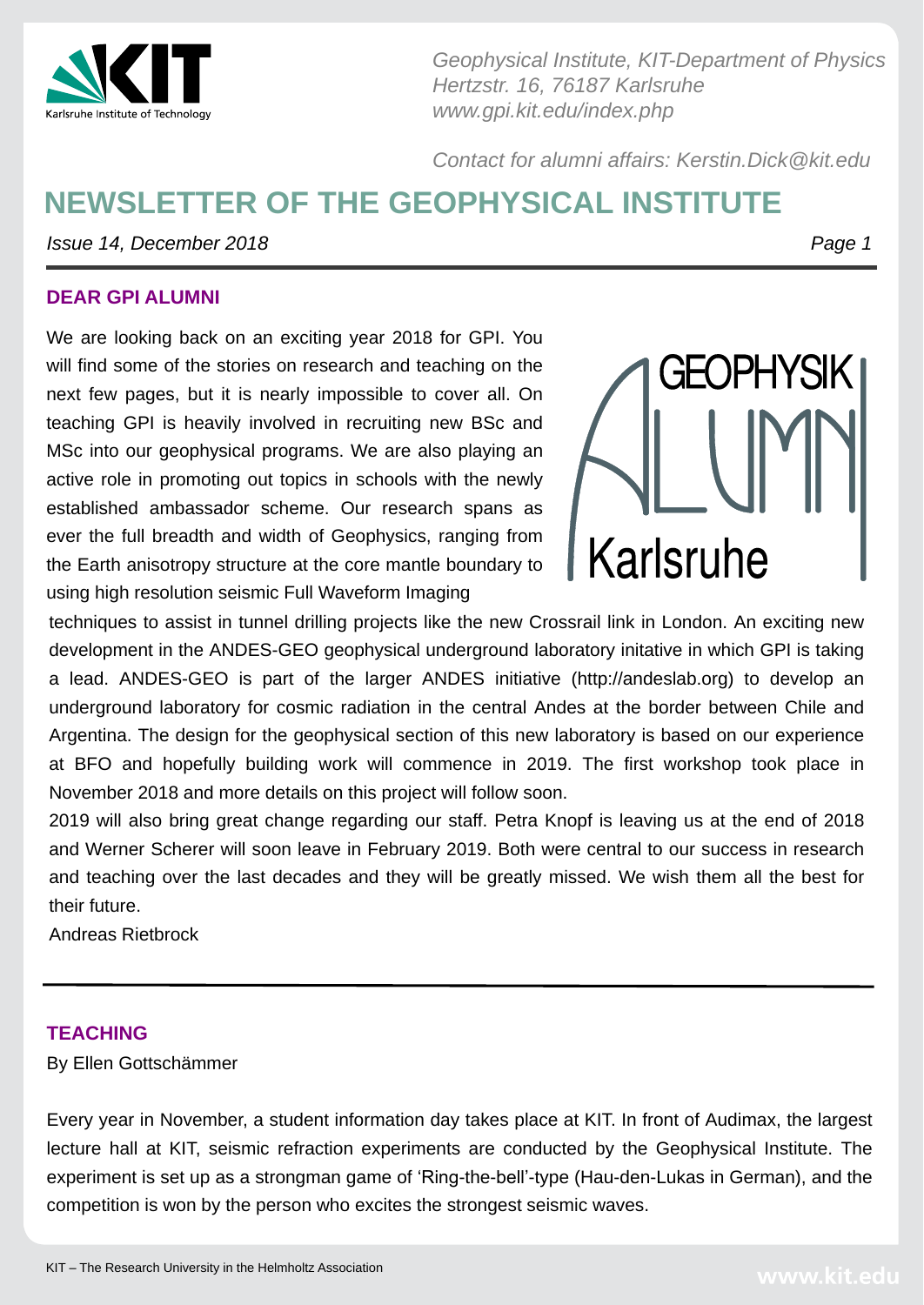

# **NEWSLETTER OF THE GEOPHYSICAL INSTITUTE**

*Issue 14, December 2018 Page 2* 

*Geophysical Institute, KIT-Department of Physics Hertzstr. 16, 76187 Karlsruhe www.gpi.kit.edu/index.php*

*Contact for alumni affairs: Kerstin.Dick@kit.edu*

In October 2018, several new students started in our Bachelor program as well as in our Master program. The Master program is entirely taught in English now and has attracted several students from foreign countries. Since a couple of years, students enrolled in the Bachelor program in Physics can choose Geophysics as an elective during the first two years. This year, 19 Physics students took this chance to get insight into the most fascinating branch of Physics. Some of them might even decide to do a degree in Geophysics, as happened during last years.

In August this year, 12 GPI students took part in an *in-situ* lecture in the Apennines (Italy) to study seismic hazard in that region. *In-situ* lectures are taught in the field at the location which is being studied giving students the possibility to fully appreciate the objective and observe the whole range of parameters involved. For one week, our students stayed in Norcia, a small town close to the epicentral area of the 2016 Central Italy earthquakes, where damage is still omnipresent.

KIT – The Research University in the Helmholtz Association



Seismic refraction experiment carried out at KIT student information day in November 2018. Photos by E. Gottschämmer.

Many prospective students were fascinated by the experiment, checked out their strength and received information about our study programs.

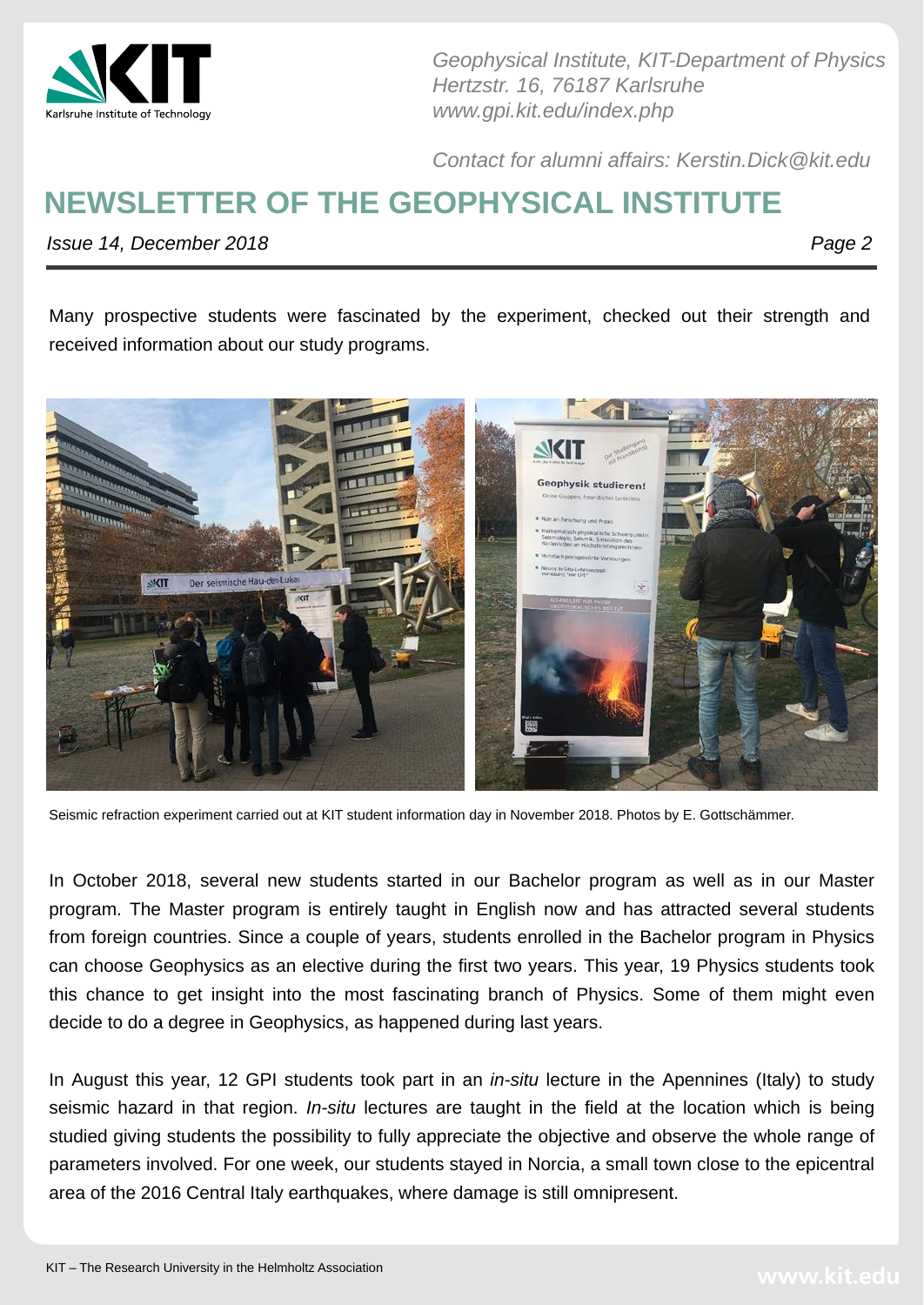

# **NEWSLETTER OF THE GEOPHYSICAL INSTITUTE**

*Issue 14, December 2018 Page 3* 

*Geophysical Institute, KIT-Department of Physics Hertzstr. 16, 76187 Karlsruhe www.gpi.kit.edu/index.php*

*Contact for alumni affairs: Kerstin.Dick@kit.edu*

Seismic measurements in the Apennines during an in-situ lecture in August 2018. All photos by E. Gottschämmer.





Fault mapping in the Apennines during an in-situ lecture in August 2018.

KIT – The Research University in the Helmholtz Association



During the lecture in the Apennines, the students conducted seismic array measurements in the region, recorded local seismicity, mapped the synthetic and antithetic faults of the 2016 earthquakes and conducted a survey of damages in the villages around the fault area. Every student had to prepare a presentation before the *in-situ* lecture which was given during the week. The data collected during the day was analyzed by the students during the week as well.

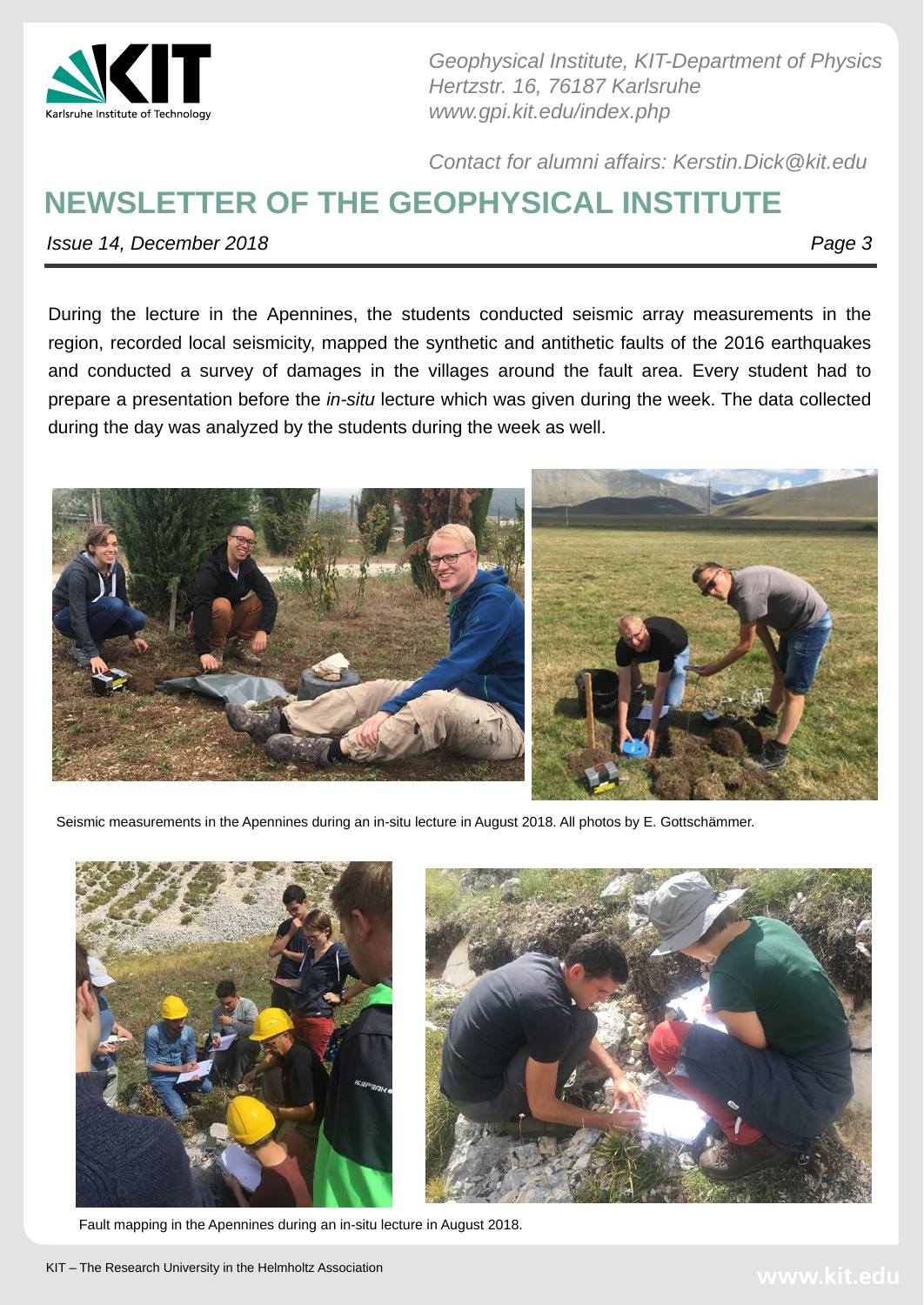

KIT – The Research University in the Helmholtz Association



#### **NEWSLETTER OF THE GEOPHYSICAL INSTITUTE**

*Issue 14, December 2018 Page 4* 







*Geophysical Institute, KIT-Department of Physics Hertzstr. 16, 76187 Karlsruhe www.gpi.kit.edu/index.php*

*Contact for alumni affairs: Kerstin.Dick@kit.edu*



#### Analysis of seismic data recorded during an in-situ lecture in August 2018.

Fault mapping in the Apennines during an in-situ lecture in August 2018.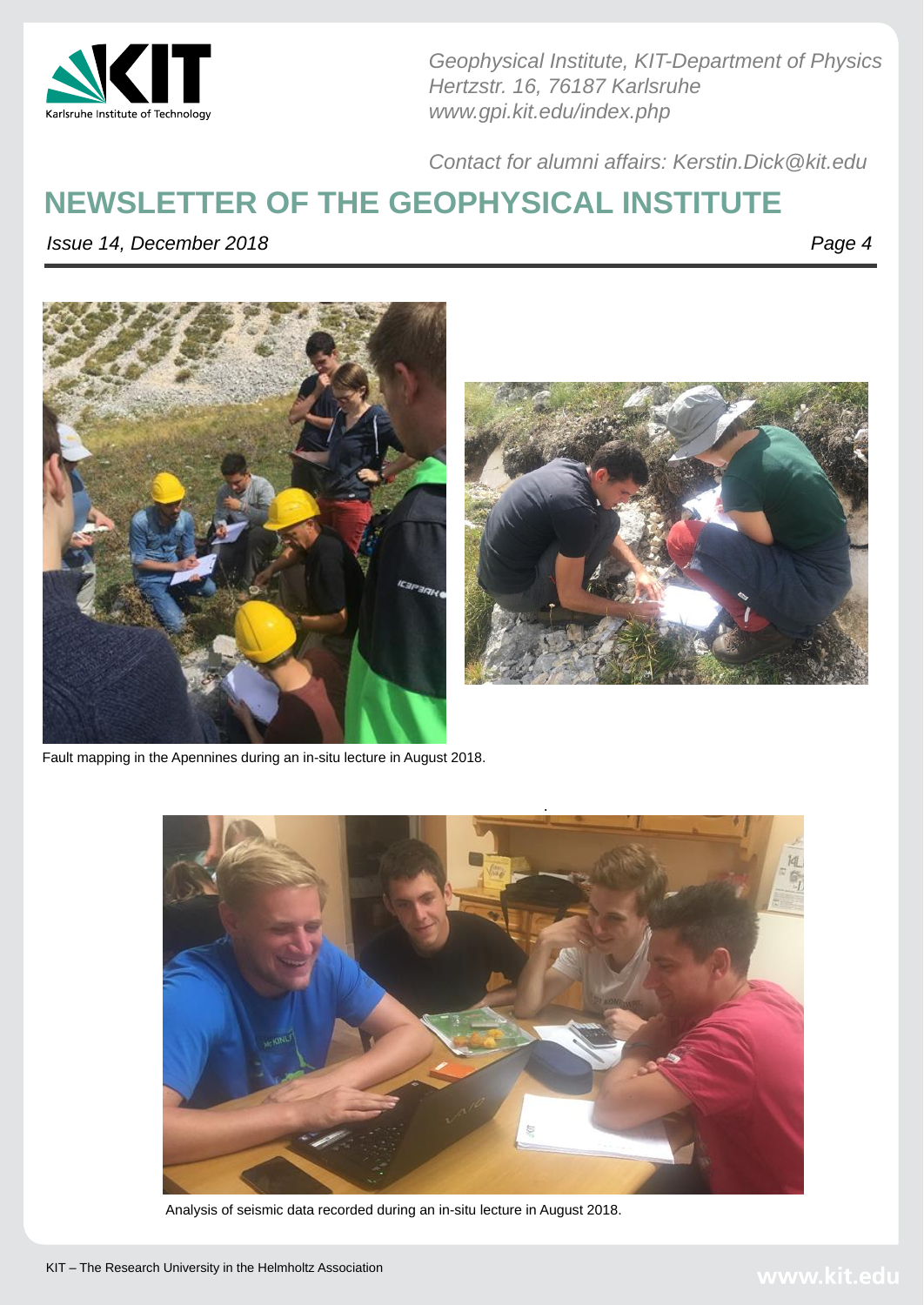

# **NEWSLETTER OF THE GEOPHYSICAL INSTITUTE**

*Issue 14, December 2018 Page 5* 

*Geophysical Institute, KIT-Department of Physics Hertzstr. 16, 76187 Karlsruhe www.gpi.kit.edu/index.php*

*Contact for alumni affairs: Kerstin.Dick@kit.edu*

#### **Simulation of 3D seismic wavefields for a tunnel environment**

By Thomas Hertweck

Although tunnelling by means of tunnel boring machines (TBMs) has come a long way since the early days in the 19<sup>th</sup> century, there is still some risk involved when drilling tunnels despite prior comprehensive geological exploration. For that reason, i.e. to maximize safety of personnel and machinery, geophysical methods based on the seismic principle are used to detect obstacles or difficult geological zones ahead of the TBM as early as possible. While at first glance this sounds fairly easy given that seismic methods are well established, the tunnel environment poses unique challenges: there is limited space available to deploy seismic equipment, the tunnelling operation itself should ideally not be interrupted by any measurements, the seismic wavefield can become extremely complex and high-enough frequencies need to be used in order to detect relatively small geological features.



EPB shield for the Crossrail project in London with a diameter of about 7.1 meters. (source: Herrenknecht AG, www.herrenknecht.com)

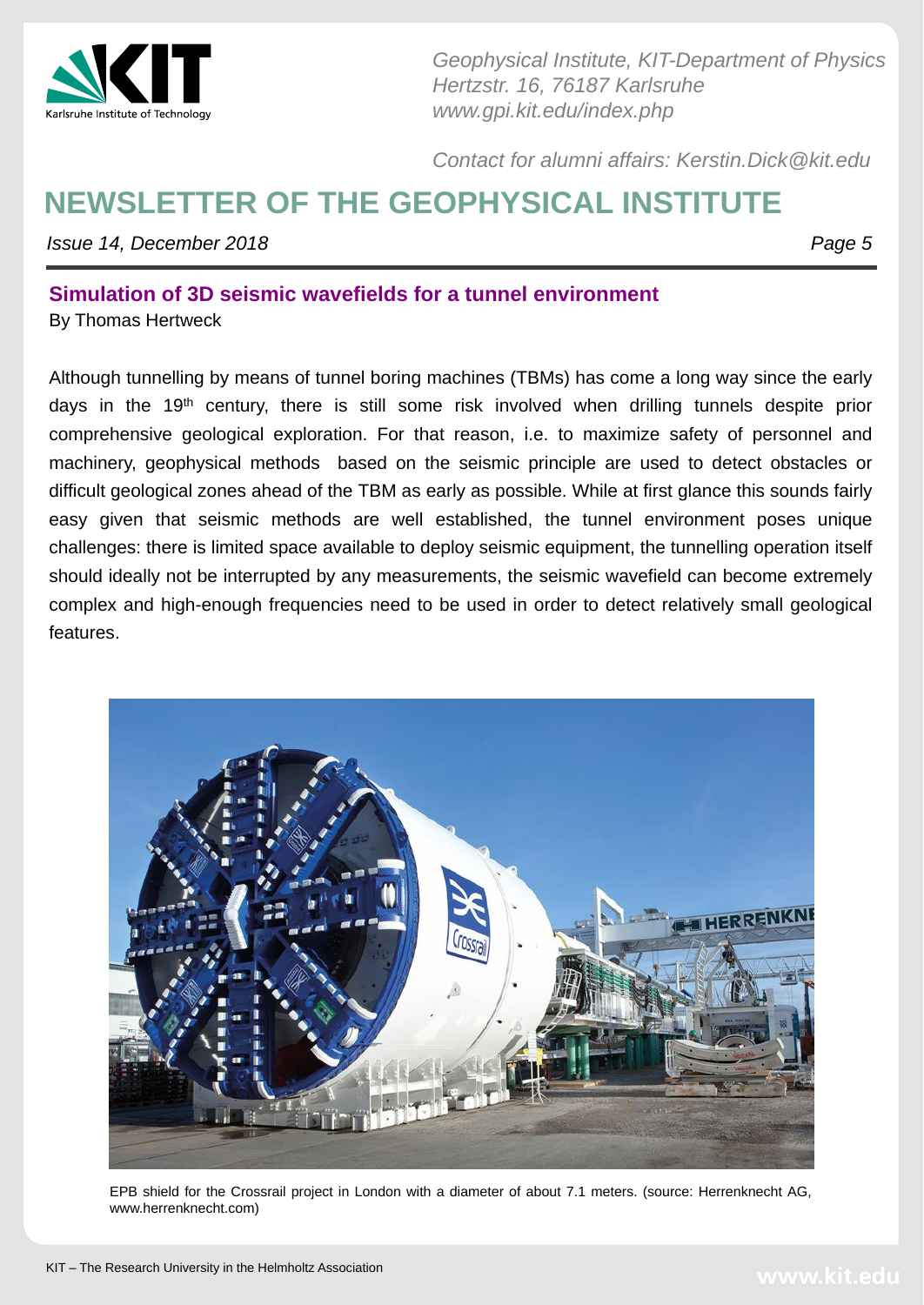

# **NEWSLETTER OF THE GEOPHYSICAL INSTITUTE**

*Issue 14, December 2018 Page 6* 

*Geophysical Institute, KIT-Department of Physics Hertzstr. 16, 76187 Karlsruhe www.gpi.kit.edu/index.php*

*Contact for alumni affairs: Kerstin.Dick@kit.edu*

For certain geological settings and, thus, for the application of certain types of TBMs, tunnel prediction

methods have been in use for many years. However, for so-called earth pressure balance (EPB) shields, the seismic prediction method is still in prototype stage. In a new project in cooperation with Herrenknecht AG, the applied Geophysics group at the GPI is currently investigating the simulation of 3D elastic wavefields for a tunnel environment with the specific goal of better understanding the complex wavefield and developing new processing and imaging techniques to allow reliable tunnel prediction for EPB shields. This MSc project is undertaken by Bessam Alubeyid in cooperation with former GPI student Fabian Kühn (MSc) who has recently started to work for Herrenknecht AG in Schwanau.

In December 2018 Ms. **Laura Gaßner** (M.Sc.) successfully defended her PhD thesis.

Title: "*Imaging of gas-hydrate deposits with full-waveform inversion of ocean-bottom seismic data"*

Supervisors:

Prof. Dr. Thomas Bohlen (KIT)

Prof. Dr. Andreas Rietbrock (KIT)

Her work was focused on the exploration of gas-hydrate provinces with seismic full-waveform inversion (FWI). In this context FWI was for the first time applied to ocean-bottom seismic data. The successful application of acoustic FWI to a field data set from the Western Black Sea provided highly detailed models of subsurface parameters which were evaluated for potential hydrate and gas occurrence and also served as input for saturation estimation.

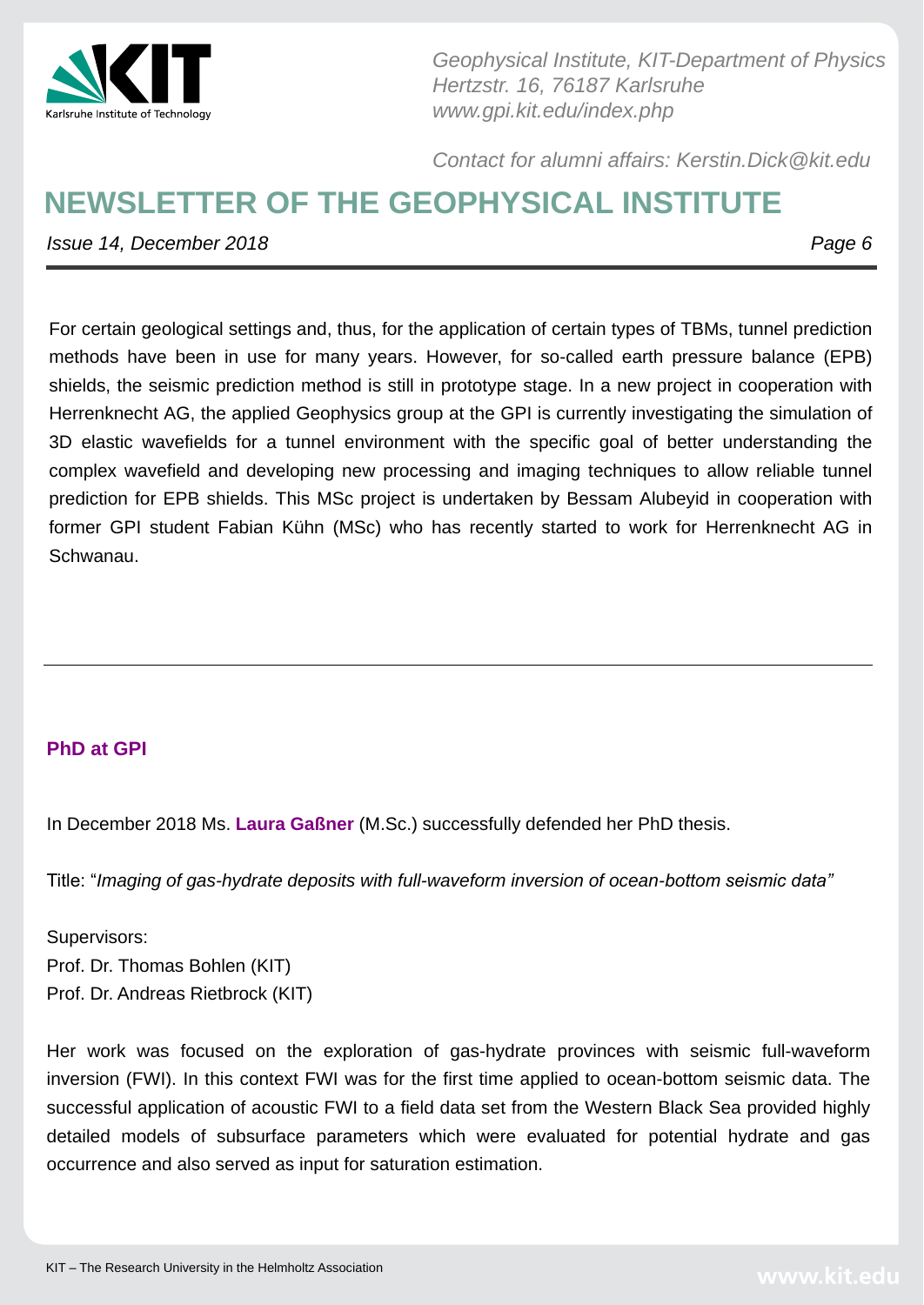

# **NEWSLETTER OF THE GEOPHYSICAL INSTITUTE**

*Issue 14, December 2018 Page 7* 





*Geophysical Institute, KIT-Department of Physics Hertzstr. 16, 76187 Karlsruhe www.gpi.kit.edu/index.php*

*Contact for alumni affairs: Kerstin.Dick@kit.edu*

The **Deutsche Physikalische Gesellschaft e. V.** (German Physical Society) invited Dr. Ellen Gottschämmer and Dr. Thomas Hertweck as guest lecturers for the schoolteachers' continuing education course on Geo- and Astrophysics in July 2018 at the society's conference center in Bad Honnef (near Bonn). About 100 teachers from all over Germany attended the week-long course. Ellen's presentation on seismology and Thomas' presentation on exploration seismics raised great interest among the audience and many discussions followed during the subsequent breaks. Some of the teachers will use additional examples with a geophysical background during their classes in the future and they have already pointed out ways to update their teaching material. Some of them have also shown interest in visiting the GPI and its school laboratory.

The **Geoverbund ABC/J** (a geoscientific network of the Aachen-Bonn-Cologne/Jülich research area) offered a summer school on advanced hydrogeophysical methods in Jülich in August 2018. Dr. Yudi Pan was invited as lecturer to teach about 30 under- and postgraduate students from 11 different universities on near-surface seismic methods including advanced inversion schemes to improve subsurface characterization and the interpretation of the vadose zone and aquifers. Nikolaos Athanasopoulos and Martin Pontius dealt with the practical part of the course and helped students acquire their own seismic data, allowing them to become acquainted with the equipment as well as optimal acquisition set-ups for seismic refraction surveys. Students not only enjoyed the practical work in the field but also the hands-on processing exercises that allowed them to deepen their

understanding of near-surfaces seismic techniques and the associated challenges. The course on seismics was complemented by similar courses on surface and borehole ground penetrating radar (GPR), electrical resistivity tomography (ERT), electrical impedance tomography (EIT) and electromagnetic induction (EMI) mapping.

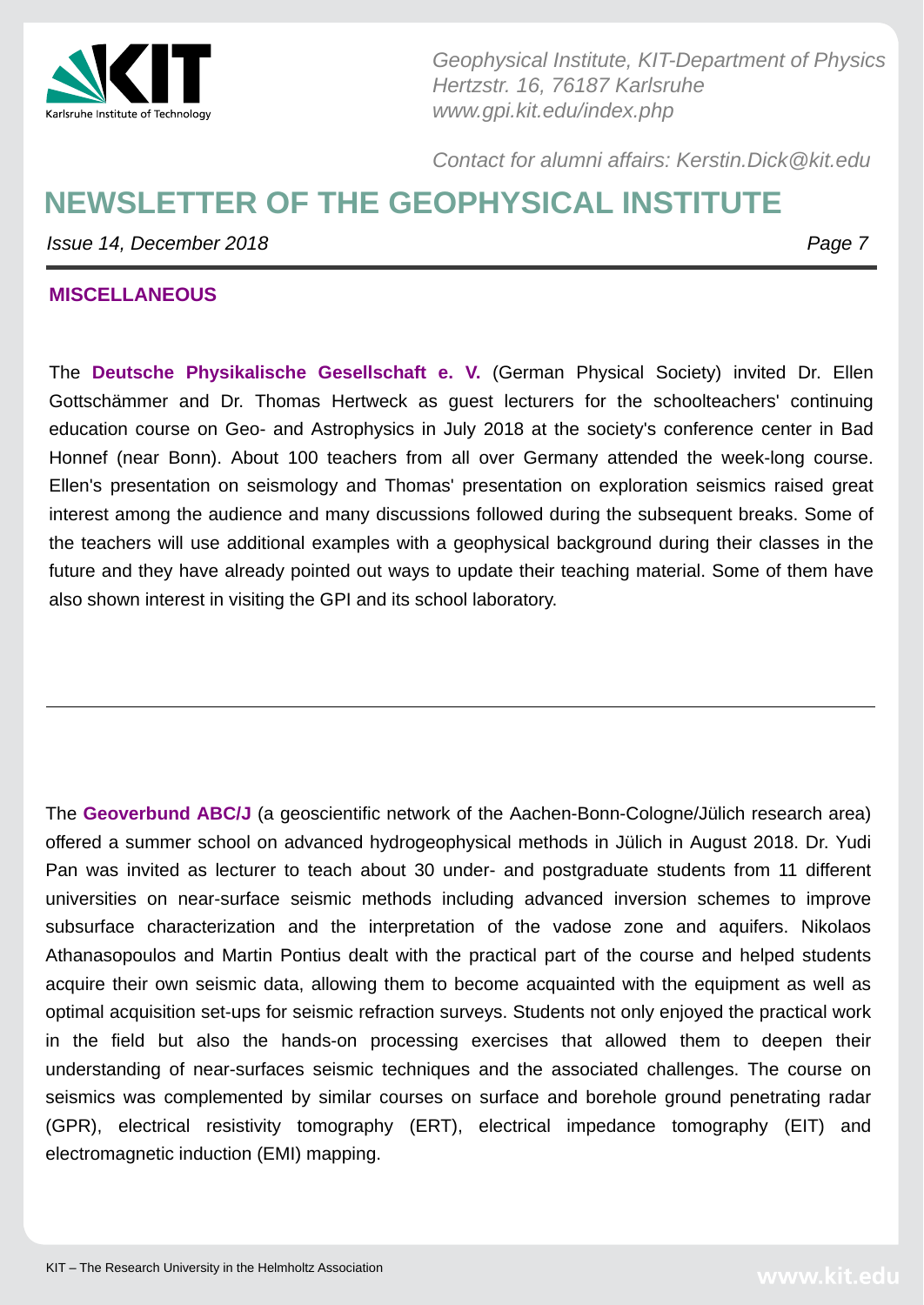

# **NEWSLETTER OF THE GEOPHYSICAL INSTITUTE**

*Issue 14, December 2018 Page 8* 

*Geophysical Institute, KIT-Department of Physics Hertzstr. 16, 76187 Karlsruhe www.gpi.kit.edu/index.php*

*Contact for alumni affairs: Kerstin.Dick@kit.edu*

**Summer School 2018 entitled "Full-Waveform Inversion: Mathematics and Geophysics"** organized by the CRC 1173 "Wave phenomena"

Full-waveform inversion is a leading-edge imaging technique that aims to exploit the full signal content of seismic data. From September 17-21, 2018, approximately 60 European participants from academia and industry met at the KIT-Faculty of Mathematics to discuss full-waveform inversion for seismic exploration from both perspectives: mathematics and geophysics. The four main speakers were Andreas Fichtner (ETH Zurich), Jean Virieux (Univ. Grenoble Alpes), Russel Hewett (Virginia Tech) and Marten de Hoop (RICE University). In many overview presentations they discussed mathematical problems, implementation issues, high-performance computing aspects and showed various applications on a broad range of spatial scales from seismology to ultrasonic testing. Computer tutorials complemented the lectures and provided an insight into the performance of different

#### algorithms.

Link: http://www.waves.kit.edu/summerschool2018.php

#### **COURSE EVALUATION SUMMER SEMESTER 2018**

Similar to the situation in winter semester 2017/18, courses held by GPI lecturers in summer semester 2018 have again scored great results in the KIT course evaluation scheme. The teaching award in the category "Best special lecture" went to Dr. Ellen Gottschämmer for her lecture

"Introduction to Volcanology" which was attended by a total of 16 students. In the category "Best

overall lecture" the lecture "Seismic Data Processing" by Dr. Thomas Hertweck took second place

and was awarded a special commendation. Four additional lectures and exercises given by GPI

lecturers and tutors scored among the top five in their corresponding categories.

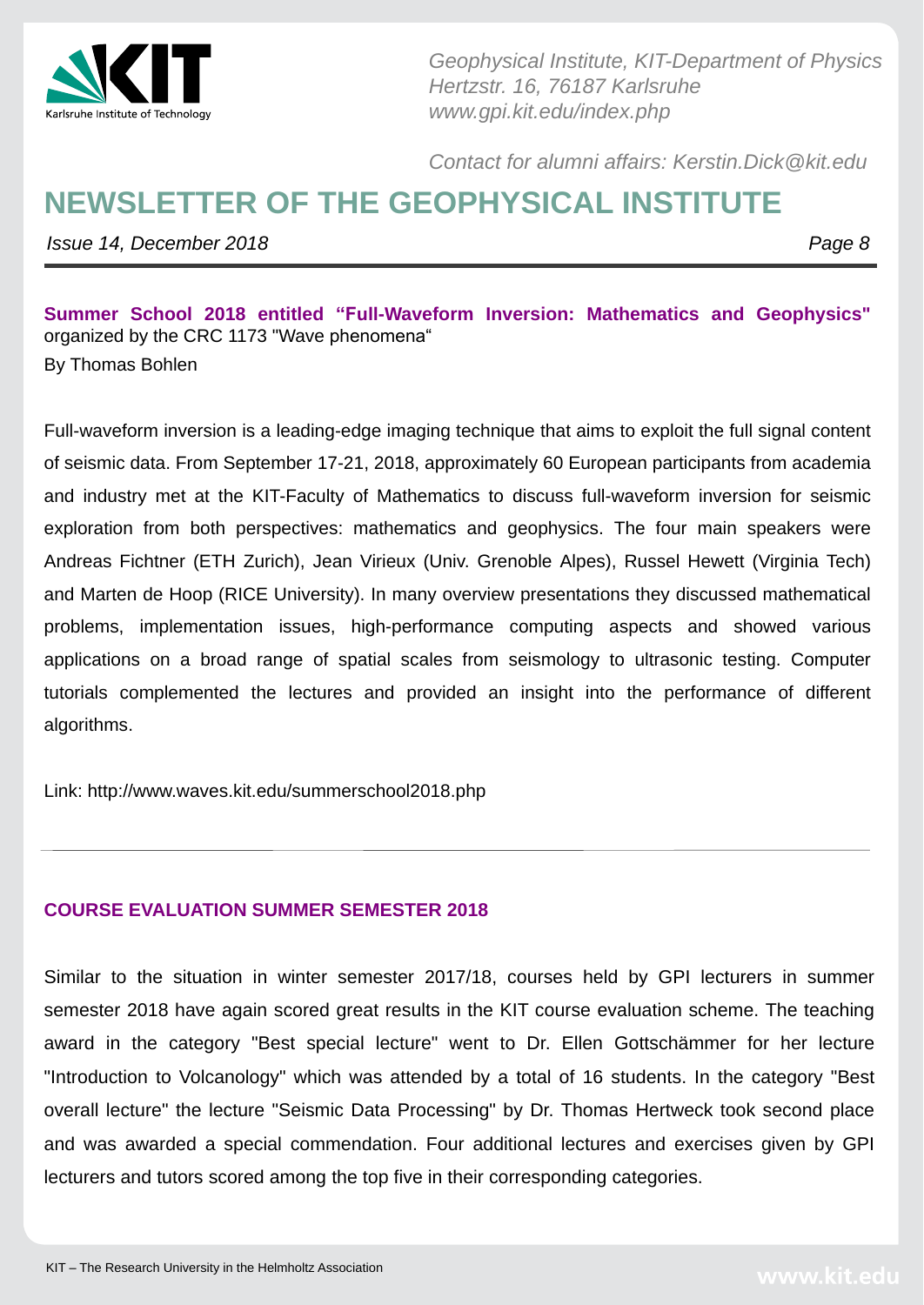

#### **NEWSLETTER OF THE GEOPHYSICAL INSTITUTE**

*Issue 14, December 2018 Page 9* 



*Geophysical Institute, KIT-Department of Physics Hertzstr. 16, 76187 Karlsruhe www.gpi.kit.edu/index.php*

In this section we would like to inform those of you who are still active in Geophysics about recently published peer-reviewed journal papers authored by current members of GPI:

*Contact for alumni affairs: Kerstin.Dick@kit.edu*

#### **RECENT PUBLICATIONS**

Friedrich T., Zieger T., Forbriger T., Ritter J.R.R.: Locating wind farms by seismic interferometry and migration, Journal of Seismology, 22, 1669-1483, 2018.

Aydin N.Y., Duzgun H.S., Heinimann H.R., Wenzel F., Gnyawali K. R.: Framework for improving the resilience and recovery of transportation networks under geohazard risks, Elsevier, International Journal of Disaster Risk Reduction 31, 832-843, 2018.

Heidbach O., Rajabi M., Cui X., Fuchs K., Müller B., Reinecker J., Reiter K., Tingay M., Wenzel F., Xie F., Ziegler M. O., Zoback M.-L., Zoback M.: The World Stress Map database release 2016: Crustal stress pattern across scales, Elsevier, Tectonophysics 744, 484-498, 2018.

Pan Y., Schaneng S., Steinweg T., Bohlen T.: Estimating S-wave velocities from 3D 9-component shallow seismic data using local Rayleigh-wave dispersion curves – A field study. Journal of Applied Geophysics, 159, 532-539, 2018.

Wittkamp F., Athanasopoulos N., Bohlen T.: Individual and joint 2-D elastic full-waveform inversion of Rayleigh and Love waves. Geophysical Journal International, 216(1), 350–364, 2019.



If you have any comments, questions or remarks, please do not hesitate to contact us. We appreciate your feedback.